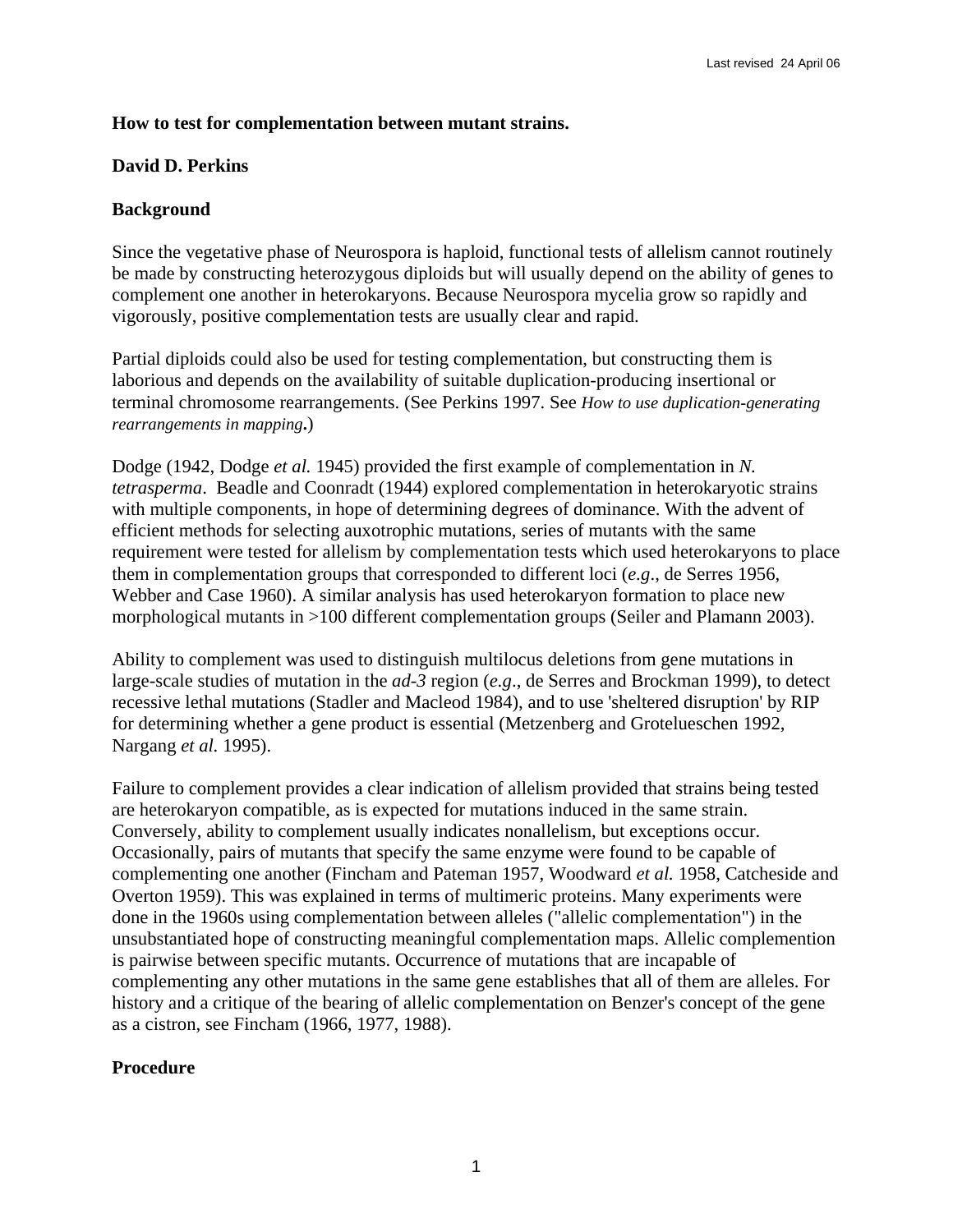For most purposes, especially where small numbers are involved, the simplest method for testing the ability to complement is to superimpose small quantities of mycelia and/or conidia at a spot on the surface of a large slant of minimal or other appropriate forcing medium. For large-scale testing, or when speed and efficiency of complementation are being investigated, special methods have been devised. Tests may use petri plates or tubes, solid medium or liquid, conidiaor mycelia. The following are examples.

"Heterokaryon tests were made with heavy conidial suspensions of the individual mutant strains. Approximately 0.03 ml of the individual conidial suspensions was placed in spots near the periphery of petri plates previously prepared with 15−20 ml of minimal medium solidified with 1.0% agar. Each plate contained control spots of the two strains being tested with each other, and two spots where conidia were mixed and heterokaryon formation could take place. The spots where the conidia were mixed were diametrically opposed so that when a positive heterokaryon test was obtained, the two heterokaryons grew toward each other, and did not rapidly overgrow the control spots. When heterokaryon tests were made on "leaky" strains, which grow to some extent on unsupplemented minimal medium, heterokaryon formation could be detected only by the difference in size of the colony formed on the control spot of the "leaky" strain versus the spots where conidia from both strains were mixed. All plates were incubated at 25°C and results recorded after 24−36 hours." (de Serres 1956)

"We used to use Petri plates containing a minimal sorbose medium on which 25 tests could be conducted simultaneously. This method has very largely been superseded by the use of tests done in 4" [100 mm] test tubes closed with Oxoid Caps. Both are described in Catcheside 1960. Proc. Roy. Soc. London B153:179; more detail of the plate tests is given in Ahmad and Catcheside 1960 Heredity 15:55. For the tests in tubes we use baskets holding 64 tubes in 8 rows of 8 each. Each basket is labeled in a standard fashion with a code number corresponding to the protocol of the matrix to be set up. Drops of conidial suspension are added to each by means of Pasteur pipettes. The medium contains agar, not sloped, so that the conidial mixture sits on the top and is easily visible on inspection. Daily records are kept for up to 10 to 14 days. Beyond this time the medium tends to dry out too much, so concentrating the constituents. The concentration of the medium as well as other factors such as the temperature of incubation, affects the ability to grow." (Catcheside 1964).

"Loops of conidial suspensions, or small spots of conidia carried on the tip of a moistened needle, were superimposed on the surface of plates containing minimal agar medium N with 0.4% sucrose and 0.9% sorbose to induce compact growth . . . Singly inoculated . . . mutants give little or no growth for 1 1/2−2 weeks or more; consistently positive growth was shown by complementary combinations of mutants within a week and within 3 days in the cases of the stronger combinations." (Fincham and Stadler 1965).

When studies of allelic complementation required large numbers of tests, special procedures were devised. The ultimate protocol (de Serres 1962) used racks of 100 75  $\times$  100 mm tubes, which are not plugged. The racks are wrapped in a taut double layer of Saran Wrap, sterilized, and tubes are inoculated with 1 ml aliquots of conidial suspensions of the two strains being tested, using 2 ml Cornwall continuous pipetting outfits fitted with 21-gauge hypodermic needles. The Saran Wrap over each tube is pierced twice to introduce successively 1 ml of each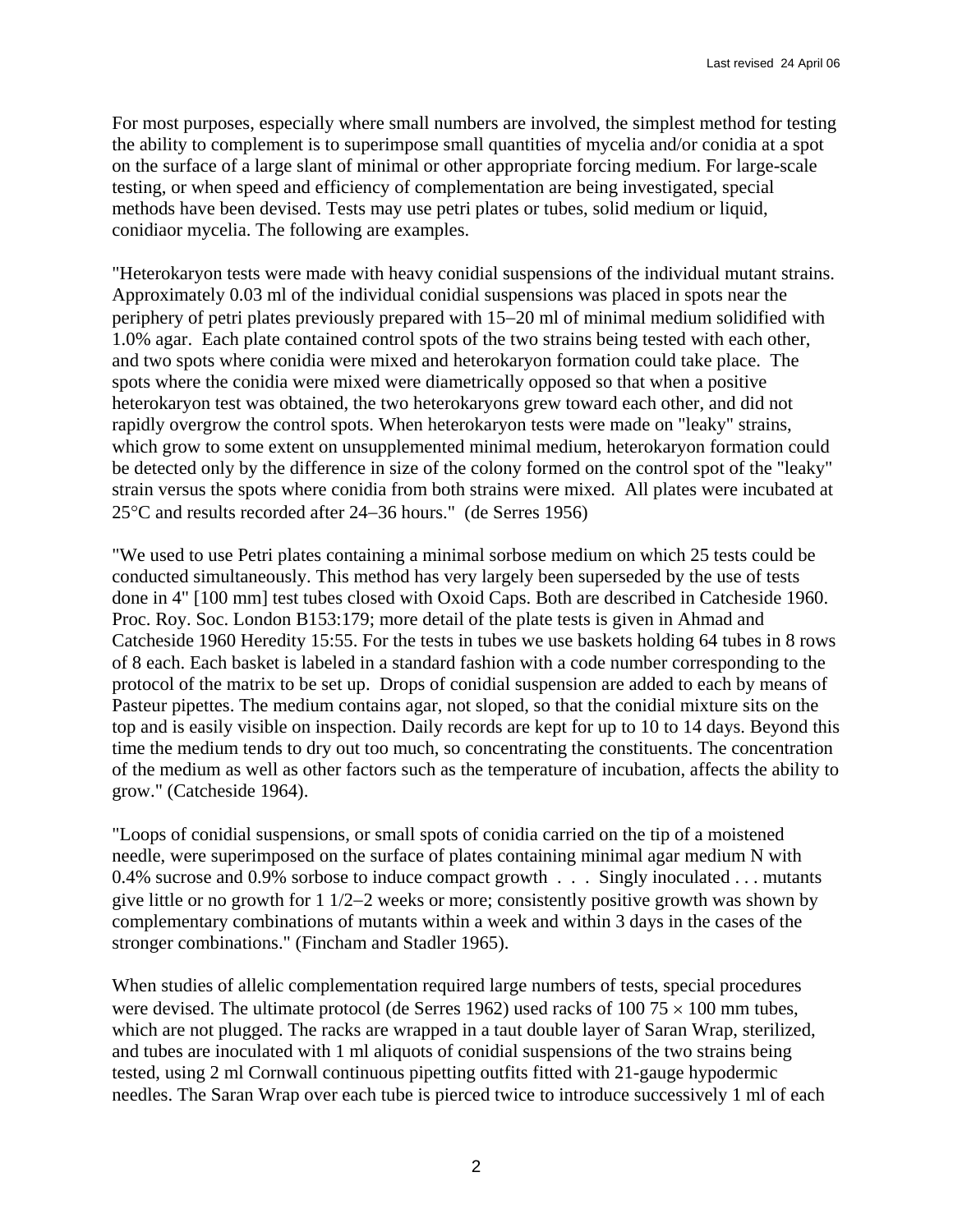inoculum, inoculated vertically on opposite sides of the tube so as to avoid cross contamination. This efficient system made it possible to test many thousands of combinations (de Serres 1963).

Complementation tests of temperature-sensitive morphological mutants were carried out as follows (Seiler and Plamann 2003):

"Conidia of two strains were inoculated as a dense suspension separately and together on a plate, incubated overnight at 25°C to allow germination as well as fusion of the two coinoculated strains, and then shifted to restrictive temperature [39°C] to score for complementation. Heterokaryon incompatibility was not a problem because all mutants were derived from the same parental strain."

Validity of all negative tests depends, of course, on the strains being heterokaryon compatible. (See *How to identify and score genes that confer vegetative incompatibility*.) The quickest way to test for *het*-compatibility with Oak Ridge strains is to determine whether the strain in question can complement *helper-1* (Perkins 1984) or another of the available *N. crassa* helper strains. These all have forcing markers in OR background, and they are all *het*-compatible with both mating types. (See *How to use helper strains . . . for determining heterokaryon compatibility*.)

The growth rate of heterokaryons between strains with recessive auxotrophic forcing markers is wild type over a wide range of nuclear ratios, but decreases if one component is very rare. The following method for preparing heterokaryons with known nuclear ratios is adapted from Pittenger *et al*. (1955, 1956):

"Conidial suspensions from homokaryotic cultures 6 to 10 days old are mixed in various proportions. Mixtures are soaked overnight at 3°C in supplemented liquid medium to allow maximum hydration and absorption of growth factors without germination. The suspensions are then incubated 2 to 4 hours at 29°C in the same medium. The conidial mixtures are centrifuged to rather viscous pellets and the pellets (or several samples of each pellet) are incubated 3 days at 29° or 33°C on supplemented sorbose agar. The coalesced pellets are then transferred to minimal slants or growth tubes."

When macroconidia are in close proximity, effective mixing of nuclei is assured by the formation of specialized 'conidial anastamosis tubes' that interconnect the conidia (Roca *et al*. 2004).

# **References**

Beadle, G. W., and V. L. Coonradt. 1944. Heterocaryosis in *Neurospora crassa*. Genetics 29: 291-308.

Catcheside, D. G. 1964. Brief comments on heterocaryosis and crossing methods. Neurospora Newslett. 6: 17-18.

Catcheside, D. G., and A. Overton. 1958. Complementation between alleles in heterokaryons. Cold Spring Harbor Symp. Quant. Biol. 23: 137-140.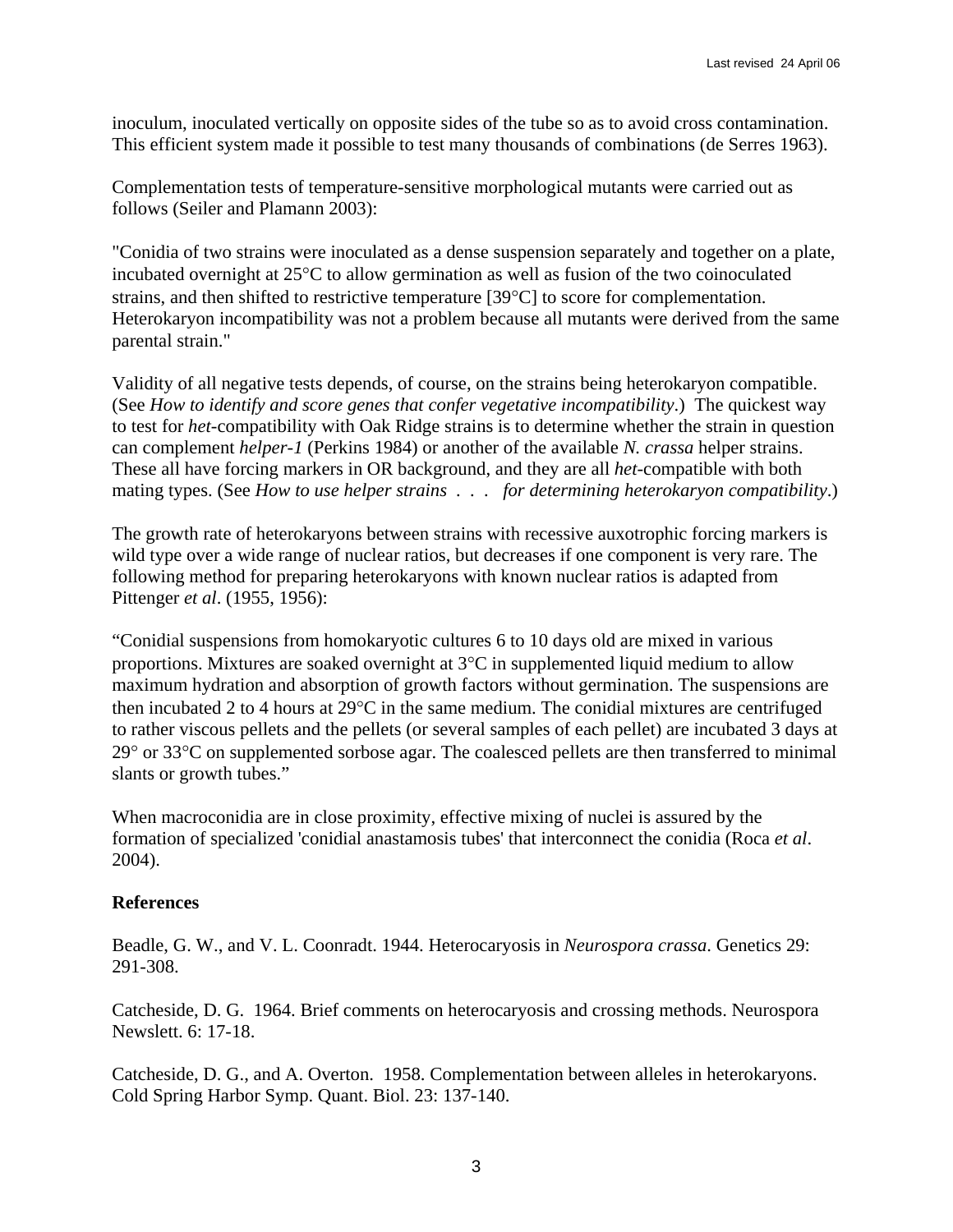de Serres, F. J. 1956. Studies with purple adenine mutants in *Neurospora crassa*. I. Structural and functional complexity in the *ad-3* region. Genetics 41: 668-676.

de Serres, F. J. 1962. A procedure for making heterokaryon tests in liquid minimal medium. Neurospora Newslett. 1: 9-10.

de Serres, F. J. 1963. Studies with purple adenine mutants in *Neurospora crassa.* V. Evidence for allelic complementation among *ad-3B* mutants. Genetics 48: 351- 360.

de Serres, F. J. 1969. Comparison of the complementation and genetic maps of closely linked nonallelic markers on linkage group I of *Neurospora crassa*. Mutat. Res. 8: 43-50.

de Serres, F. J., and H. E. Brockman. 1999. Comparison of the spectra of genetic damage in formaldehyde-induced *ad-3* mutations between DNA repair-proficient and -deficient heterokaryons of *Neurospora crassa*. Mutat. Res. 437. 151-163.

Dodge, B. O. 1942. Heterocaryotic vigor in Neurospora. Bull. Torrey Botan. Club 69: 75-91.

Dodge, B. O., M. B. Schhmitt, and A. Appel. 1945. Inheritance of factors involved in one type of heterokaryotic vigor. Proc. Am. Phil. Soc. 89: 575-589.

Fincham, J. R. S. 1959. On the nature of the glutamic dehydrogenase produced by inter-allele complementation at the *am* locus of *Neurospora crassa*. J. Gen. Microbiol. 21: 600-611.

Fincham, J. R. S. 1966. *Genetic Complementation*. W. A. Benjamin, New York. 143 pp.

Fincham, J. R. S. 1977. Allelic complementation reconsidered. Carlsberg Res. Commun. 42: 421-430.

Fincham, J. R. S. 1988. The Neurospora *am* gene and allelic complementation. BioEssays 9: 169-172.

Fincham, J. R. S. and J. A. Pateman 1957. Formation of an enzyme through complementary action of mutant "alleles" in separate nuclei in a heterokaryon. Nature 179: 141-142.

Fincham, J. R. S., and D. R. Stadler. 1965. Complementation relationships of Neurospora *am* mutants in relation to their formation of abnormal varieties of glutamate dehydrogenase. Genet. Res. 6: 121-129.

Metzenberg, R. L., and J. S. Grotelueschen. 1992. Disruption of essential genes in Neurospora by RIP. Fungal Genet. Newslett. 39: 37-49.

Nargang, F. E. , K. P. Künkele, A. Mayer, R. G. Ritzel, W. Neupert and R. Lill. 1995. Sheltered disruption of *Neurospora crassa* MOM22, an essential component of the mitochondrial protein import complex. EMBO J. 14: 1099-1108.